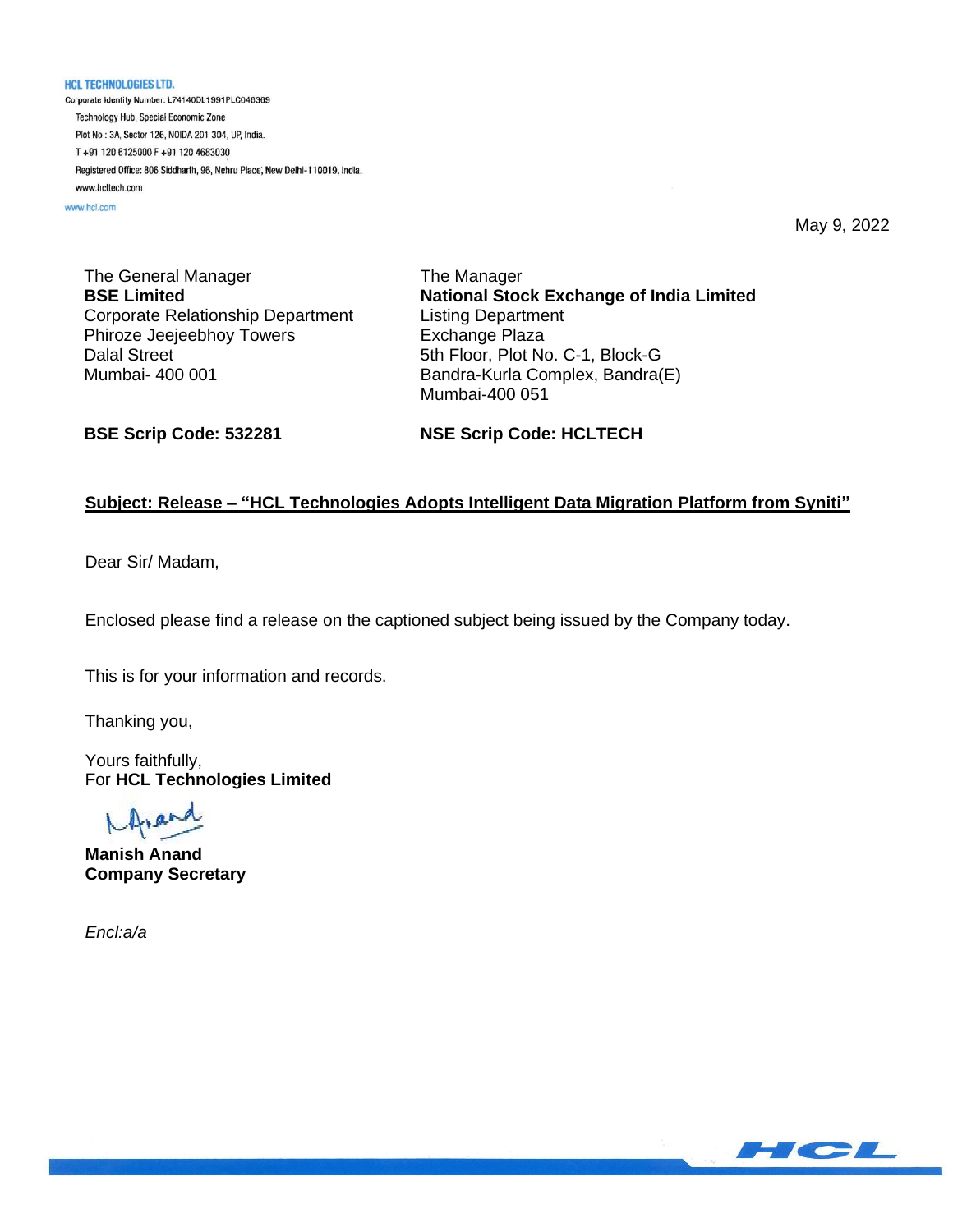

## **HCL Technologies Adopts Intelligent Data Migration Platform from Syniti**

**NEW YORK – May 9th, 2022 -** [HCL Technologies](https://www.hcltech.com/) (HCL), a leading global technology company with a strong legacy of SAP innovation, today announced a strategic partnership with Syniti. This collaboration with [Syniti,](http://www.syniti.com/) a global leader in enterprise data management that combines AI-driven software and data expertise, will help develop industry-specific data solutions and deliver higher quality SAP S/4HANA transformations.

HCL Technologies will adopt the Syniti Knowledge Platform(SKP) as its strategic data migration platform to provide customers with improved data management strategy and higher quality data. SKP will also help deliver a complete data quality assessment and migration service across working and staging environments, ensuring quality data is securely and efficiently migrated from legacy systems to new SAP solutions.

The collaboration between HCL Technologies and Syniti will drive higher-value SAP implementations for customers by providing the robust data solutions needed to steer modern, intelligent processes that leverage AI (artificial intelligence) and ML (machine learning). This partnership will also develop industryspecific S/4HANA accelerators and templates.

"We are pleased to announce this partnership to position SKP as our strategic data migration toolset and data partner as part of our overall SAP transformation delivery platform," said Shawn Brodersen, Global Head, SAP Practice, HCL Technologies. "Data migration success, data quality and its impact on the S/4HANA solutions that we deliver are important factors in the overall quality of the business transformation and are critical for our customers."

"We are excited to partner with HCL Technologies, a global leader in SAP and technology-led transformations," said Kevin Campbell, CEO, Syniti. "Our alliance with HCL Technologies combines our best-in-class software platform with HCL's industry expertise in aerospace and defense, utilities, consumer packaged goods, manufacturing and life sciences. Together, we will help global enterprises to accelerate their transformations and unlock the benefits of becoming flexible, dynamic enterprises. We look forward to building on our mutual client wins for a collaborative future."

HCL Technologies is a Global SAP Strategic Services Partner with over 25 years' experience leading complex transformation programs. HCL's strong legacy of SAP innovation, 10,000+ consultants, leading Digital and Analytics, and Engineering and IoT Works™ practice enable HCL to lead digital transformation across the complete portfolio of new SAP digital technologies.

For more information, please visit<https://www.hcltech.com/sap/hcl-syniti-partnership>

## **About HCL Technologies**

HCL Technologies (HCL) empowers global enterprises with technology for the next decade, today. HCL's Mode 1-2-3 strategy, based on its deep-domain industry expertise, customer-centricity and entrepreneurial culture of Ideapreneurship™, enables businesses to transform into next-gen enterprises.

HCL offers its services and products through three business units: IT and Business Services (ITBS), Engineering and R&D Services (ERS) and Products & Platforms (P&P). ITBS enables global enterprises to transform their businesses through offerings in the areas of applications, infrastructure, digital process operations and next generational digital transformation solutions. ERS offers engineering services and solutions in all aspects of product development and platform engineering. P&P provides modernized software products to global clients for their technology and industry specific requirements. Through its cutting-edge co-innovation labs, global delivery capabilities and broad global network, HCL delivers holistic